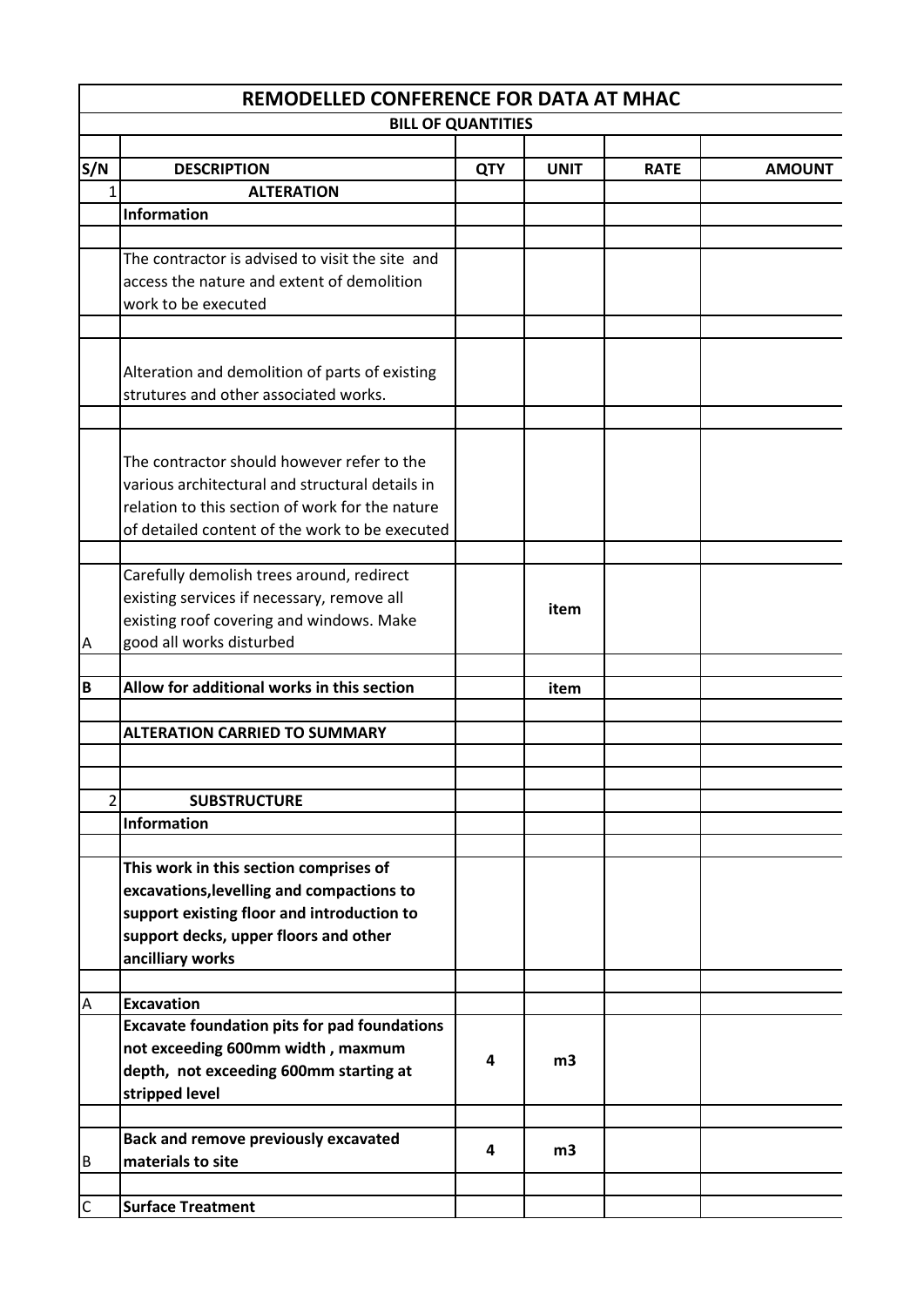| D | Level and compact bottom of excavation to<br>receive concrete                                                                                            | 6 | m <sub>2</sub> |  |
|---|----------------------------------------------------------------------------------------------------------------------------------------------------------|---|----------------|--|
|   |                                                                                                                                                          |   |                |  |
| F | Concrete work                                                                                                                                            |   |                |  |
|   | Plain in-situ concrete { 1:4:8 } binding not<br>exceeding 50mm thick in : foundations, under<br>pad footings                                             | 1 | m <sub>3</sub> |  |
|   |                                                                                                                                                          |   |                |  |
|   | Vibrated reinforced in-situ concrete { 1:2:4-<br>19mm aggregate} filled into formwork and<br>well packed around reinforcement measured<br>seperately in; |   |                |  |
| F | Pad footings 600mm deep                                                                                                                                  | 1 |                |  |
|   |                                                                                                                                                          |   |                |  |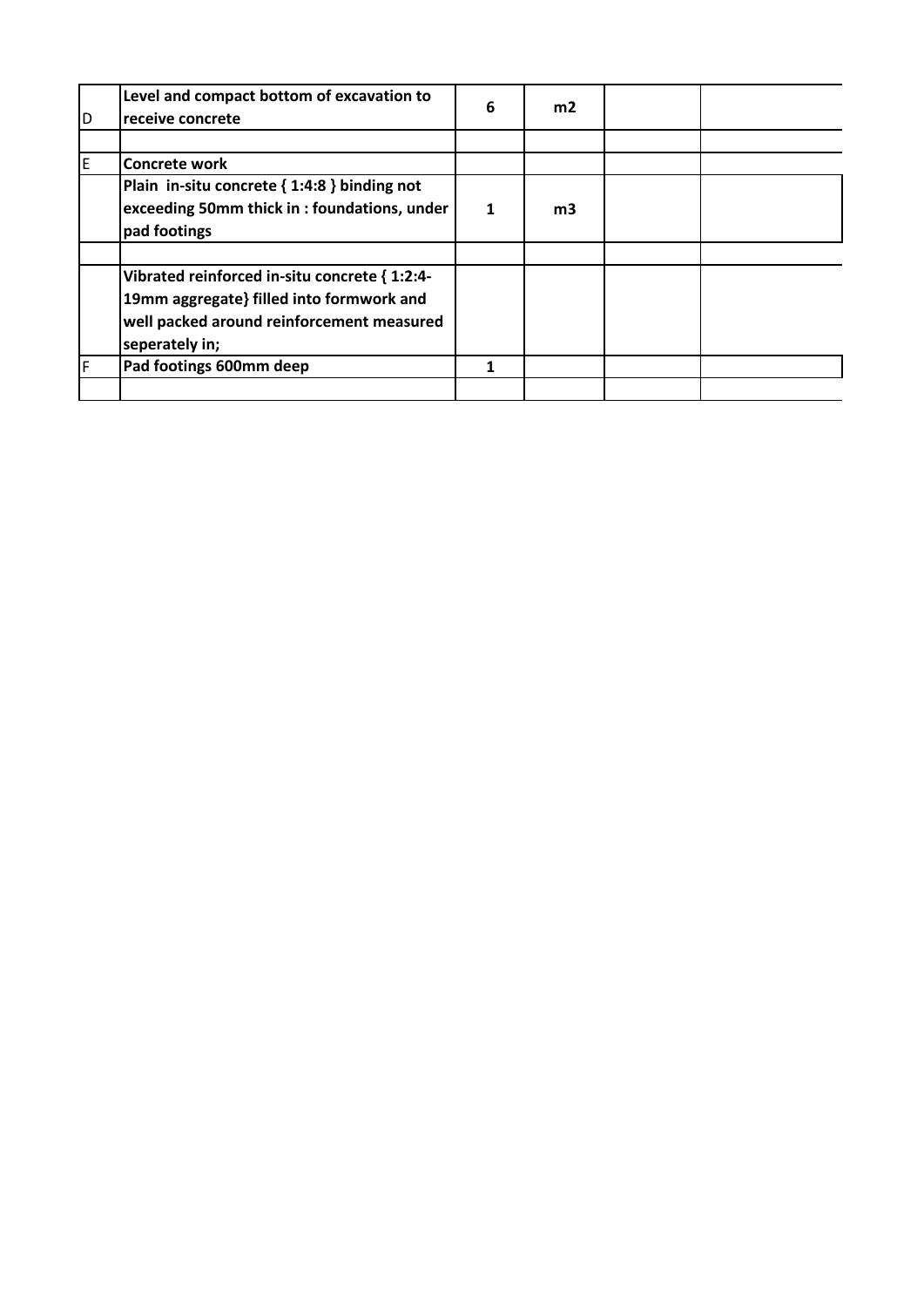| H              | Reinforcement                                   |    |                |  |
|----------------|-------------------------------------------------|----|----------------|--|
|                |                                                 |    |                |  |
|                | High yeild reinforcement to BS4449 in straight  |    |                |  |
|                | and bent bars cut to length including hooks     |    |                |  |
|                | spacers distance blocks tying wires, welding    |    |                |  |
|                | to threaded nuts to receive structural steelUB  |    |                |  |
|                | <b>Columns measured seperately</b>              |    |                |  |
|                | 10 - 16mm diametre                              | 90 | kg             |  |
|                |                                                 |    |                |  |
|                | BRC mesh ref A-142 to slab according to the     |    |                |  |
| H              | structural Engineers specifications             | 19 | m2             |  |
|                |                                                 |    |                |  |
| IJ             | Sawn formwork to;                               |    |                |  |
|                |                                                 | 6  | m <sub>2</sub> |  |
|                | Edges of footings not exceeding 600mm deep      |    |                |  |
|                |                                                 |    |                |  |
| H              | Protect all works in this element               |    | item           |  |
|                |                                                 |    |                |  |
|                |                                                 |    |                |  |
|                | <b>SUBSTRUCTURE CARRIED TO SUMMARY</b>          |    |                |  |
|                |                                                 |    |                |  |
| 3              | <b>CONCRETE WORK</b>                            |    |                |  |
|                | Information                                     |    |                |  |
|                | Reterence is made to Architects drawing for     |    |                |  |
|                | details and work description required in this   |    |                |  |
|                | section                                         |    |                |  |
|                |                                                 |    |                |  |
| $\mathsf A$    | <b>Concrete work</b>                            |    |                |  |
|                | Vibrated reinforced in- situ concrete { 1:2:4 - |    |                |  |
|                | 19mm aggregate } filled into formwork and       |    |                |  |
|                | well packed around reinforcement measured       |    |                |  |
|                | seperately in:                                  |    |                |  |
|                | Floor slabs, 150mm thick                        | 9  | m <sub>3</sub> |  |
|                |                                                 |    |                |  |
| $\sf B$        | Protect all works in this element               |    | item           |  |
|                |                                                 |    |                |  |
|                |                                                 |    |                |  |
|                | <b>CONCRETE WORK CARRIED TO SUMMARY</b>         |    |                |  |
|                |                                                 |    |                |  |
|                |                                                 |    |                |  |
| 4              | <b>WALL</b>                                     |    |                |  |
|                | Information                                     |    |                |  |
|                | Reference is made to the following;             |    |                |  |
|                |                                                 |    |                |  |
|                | Architects location Drawings for details and    |    |                |  |
|                | description of work required in this section.   |    |                |  |
|                |                                                 |    |                |  |
| $\overline{A}$ | <b>Panel Walls</b>                              |    |                |  |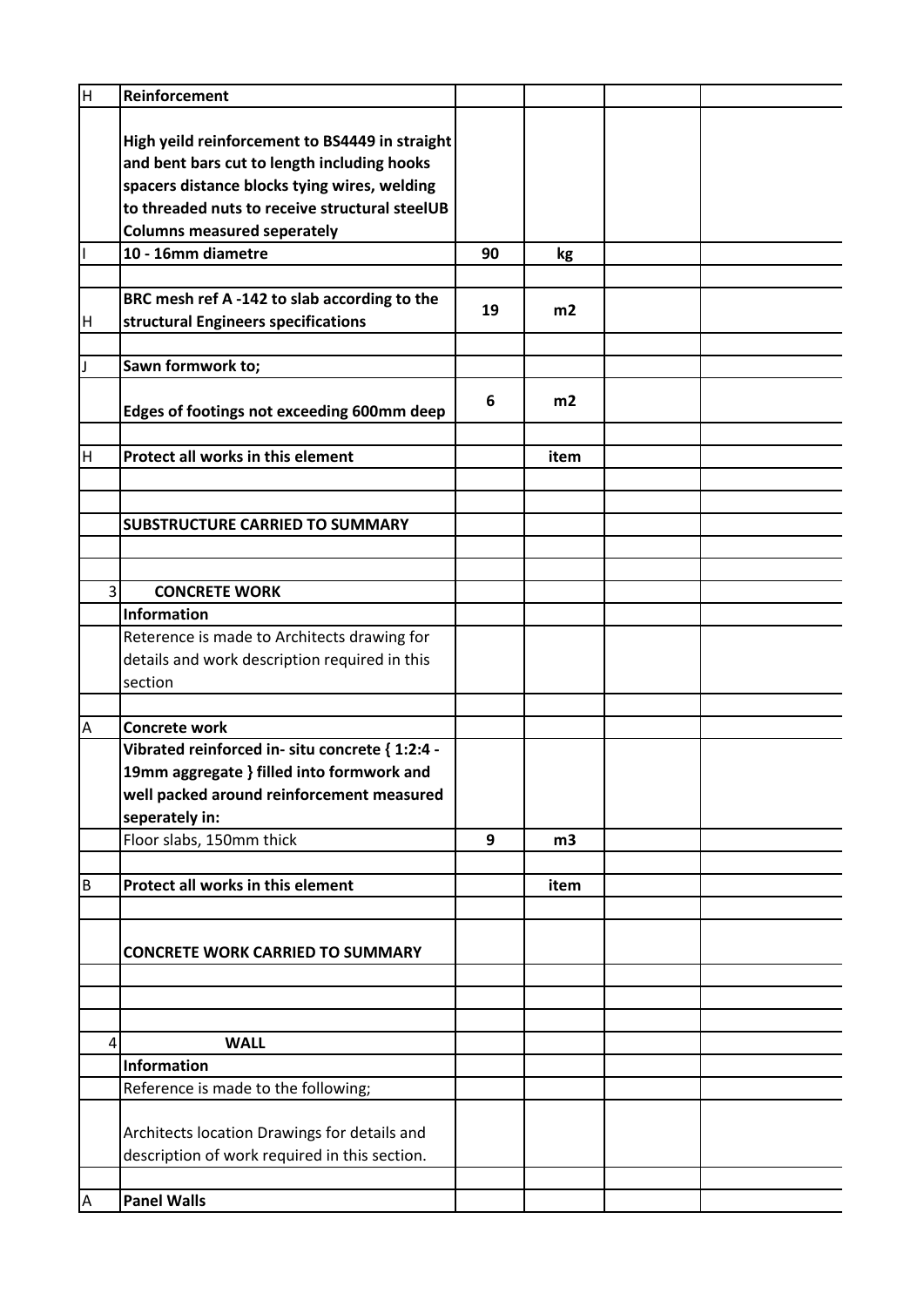|                | 50mm thick sandwich cold room pallet                                                           |     |      |  |
|----------------|------------------------------------------------------------------------------------------------|-----|------|--|
|                | sourced from Vitapur Nigeria Limited equally                                                   |     |      |  |
|                | approved complete with necessary                                                               |     |      |  |
|                | installation interlocks and accessories, fixed                                                 |     |      |  |
|                | according to the architects instructions                                                       |     |      |  |
|                | 50mm thick panel walls, 2.5m high                                                              | 55  | m2   |  |
|                |                                                                                                |     |      |  |
| В              | Protect all works in this element                                                              |     | item |  |
|                |                                                                                                |     |      |  |
|                | <b>WALL CARRIED SUMMARY</b>                                                                    |     |      |  |
|                |                                                                                                |     |      |  |
|                |                                                                                                |     |      |  |
| 5              | <b>ROOF</b>                                                                                    |     |      |  |
|                | Information                                                                                    |     |      |  |
|                | Reference is made to the following;                                                            |     |      |  |
|                |                                                                                                |     |      |  |
|                | Architects location Drawings for details and                                                   |     |      |  |
|                | description of work required in this section.                                                  |     |      |  |
|                |                                                                                                |     |      |  |
| Α              | <b>Roof carcass</b>                                                                            |     |      |  |
|                |                                                                                                |     |      |  |
|                | Apply antirust and treat corrosion in existing<br>carcass. Reinforce bad roof trusses detected |     | sum  |  |
|                |                                                                                                |     |      |  |
|                | to be reusable where applicable                                                                |     |      |  |
| B              | <b>Covering</b>                                                                                |     |      |  |
|                |                                                                                                |     |      |  |
|                | Approved longspan corrugated aluminium                                                         |     |      |  |
|                | otherwise approved roofing sheets fixed to                                                     |     |      |  |
|                | purlins with necessary accessories including                                                   |     |      |  |
|                | drive screws and bolts, nut washers and                                                        |     |      |  |
|                | bituminous sealers all in accordance with                                                      |     |      |  |
|                | manufacturers printed instructions                                                             |     |      |  |
|                | Supply and lay 0.55mm thick roofing sheets                                                     | 102 | m2   |  |
|                |                                                                                                |     |      |  |
|                | Protect all works in this element                                                              |     | item |  |
|                | <b>ROOF CARRIED TO SUMMARY</b>                                                                 |     |      |  |
|                |                                                                                                |     |      |  |
|                |                                                                                                |     |      |  |
| $\overline{7}$ | <b>WINDOWS AND DOORS</b>                                                                       |     |      |  |
|                | <b>Information</b>                                                                             |     |      |  |
|                | Reference is made to the following;                                                            |     |      |  |
|                |                                                                                                |     |      |  |
|                | Architects location Drawings for details and                                                   |     |      |  |
|                | description of work required in this section.                                                  |     |      |  |
|                |                                                                                                |     |      |  |
|                |                                                                                                |     |      |  |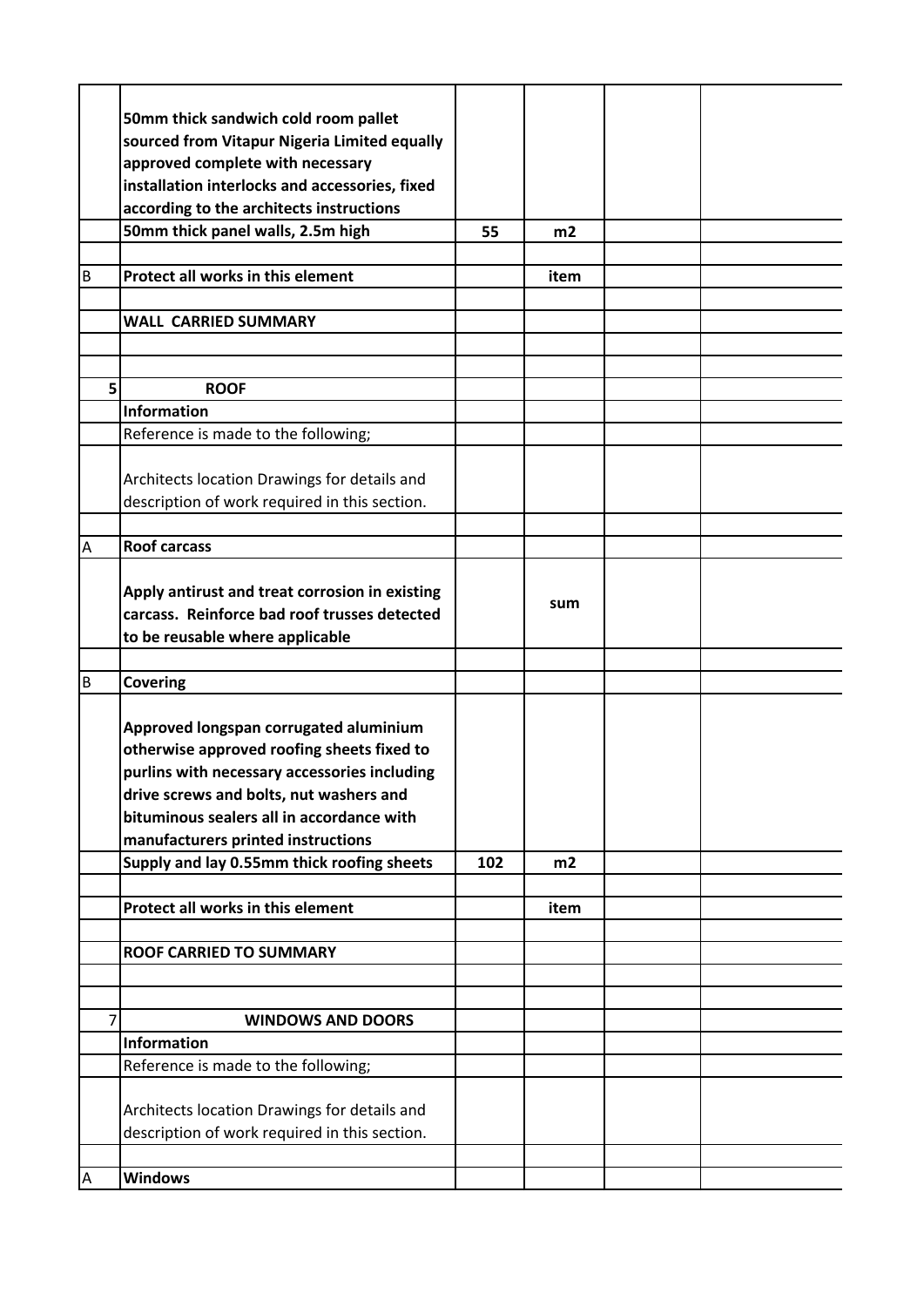|              | <b>Tower Economy sliding Aluminium powdered</b>                                              |                |     |  |
|--------------|----------------------------------------------------------------------------------------------|----------------|-----|--|
|              | coated approved window with 6mm clear                                                        |                |     |  |
|              | glass and flyscreen complete with all iron                                                   |                |     |  |
|              | mongery assembled and fixed                                                                  |                |     |  |
|              | 1500mm x 1200mm high                                                                         | $\overline{2}$ | nos |  |
|              |                                                                                              |                |     |  |
|              | 1800mm x 1200mm high                                                                         | 5              | nos |  |
|              |                                                                                              |                |     |  |
|              |                                                                                              |                |     |  |
|              |                                                                                              |                |     |  |
|              | Approved burglar proofz screens to window                                                    |                |     |  |
|              | openings consisting of 25 x 25 x 20mm                                                        |                |     |  |
|              | metalbar sections pipe at 150mm centres                                                      |                |     |  |
|              | vertically and horizontally welded together                                                  |                |     |  |
|              | and coated with same specified above                                                         |                |     |  |
|              | aluminium profile infused to window frame to                                                 |                |     |  |
| B            | suit opening as directed by Architcect;                                                      |                |     |  |
| $\mathsf{C}$ | Allow a provisional sum for fabrication and                                                  |                | sum |  |
|              | installation of burglars to windows                                                          |                |     |  |
|              |                                                                                              |                |     |  |
|              |                                                                                              |                |     |  |
|              | <b>Doors</b>                                                                                 |                |     |  |
|              |                                                                                              |                |     |  |
|              |                                                                                              |                |     |  |
|              | Remove and replace, Supply and fix American                                                  |                |     |  |
|              | Panel flush Doors of superior quality with                                                   |                |     |  |
|              | woodlike finish, high quality imported turkey                                                |                |     |  |
|              | door, automated and finger print doors, 10mm<br>tihck aluminium framed glazed doors complete |                |     |  |
|              | with approved frames, architraves, and set of                                                |                |     |  |
|              | necessary iron mongery obtained from                                                         |                |     |  |
|              | approved suppliers                                                                           |                |     |  |
|              |                                                                                              |                |     |  |
|              | Carefully Remove and fix 900mm x 2100mm                                                      | $\mathbf{1}$   | nos |  |
|              | high quality existing chinese security door                                                  |                |     |  |
|              |                                                                                              |                |     |  |
|              |                                                                                              |                |     |  |
|              | Carefully Remove and fix 1200mm x 2100mm                                                     | $\mathbf{1}$   | nos |  |
|              | high quality imported turkey security door                                                   |                |     |  |
|              |                                                                                              |                |     |  |
|              |                                                                                              |                |     |  |
|              | Supply and fix new similar 900mm x 2100mm                                                    | $\mathbf{1}$   | nos |  |
|              | high quality chinese security door                                                           |                |     |  |
|              |                                                                                              |                |     |  |
|              | Supply and fix 10mm thick 750mm x 2100mm                                                     |                |     |  |
|              | aluminium framed glazed doors into data                                                      | $\overline{2}$ | nos |  |
| C            | collection                                                                                   |                |     |  |
|              |                                                                                              |                |     |  |
|              |                                                                                              |                |     |  |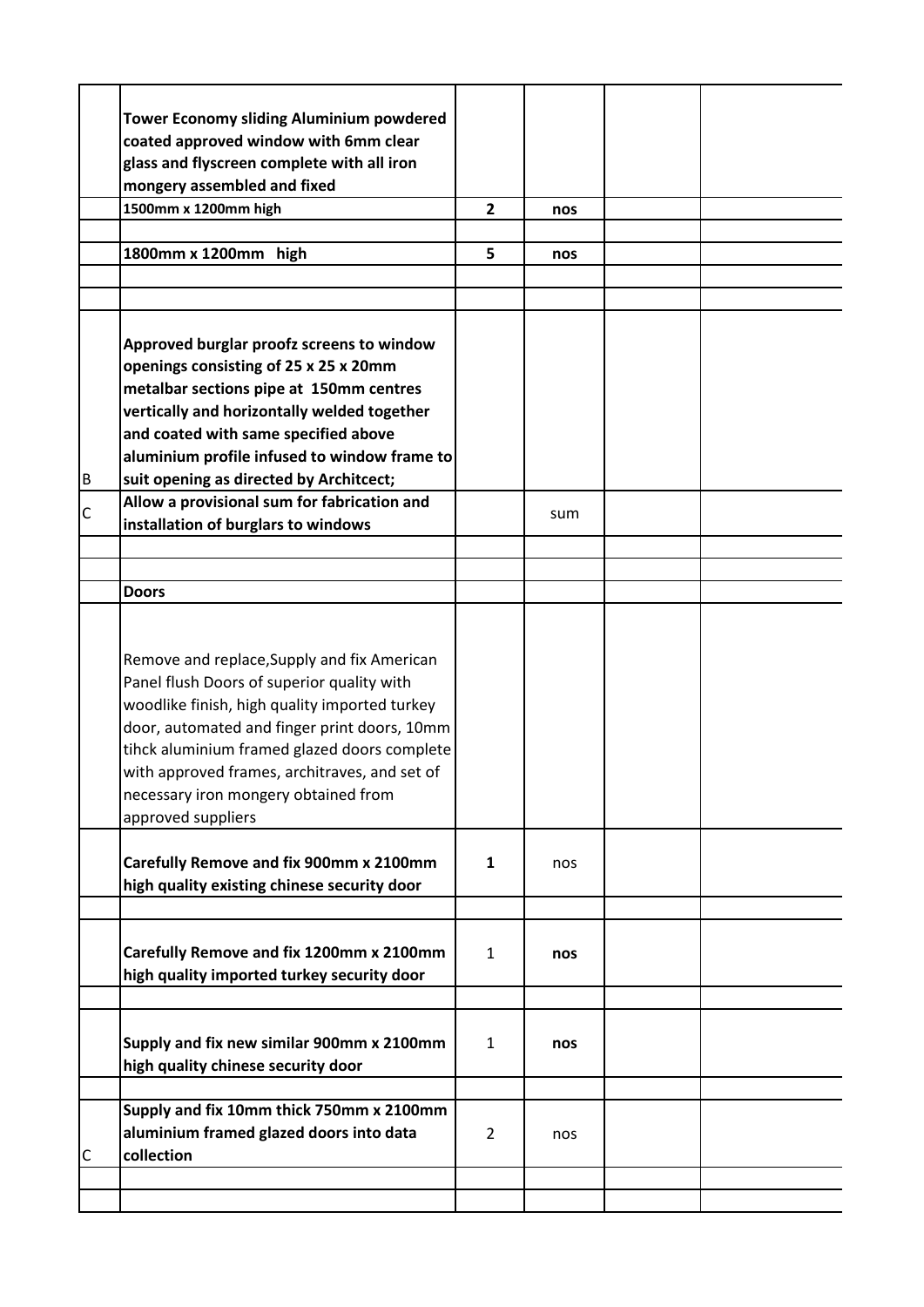| Allow provisional sum for fabrication,          |      |  |
|-------------------------------------------------|------|--|
| purchase and install windows and doors          | sum  |  |
|                                                 |      |  |
|                                                 |      |  |
|                                                 |      |  |
| Protect all works in this element               | item |  |
|                                                 |      |  |
| <b>WINDOWS AND DOORS CARRIED TO</b>             |      |  |
| <b>SUMMARY</b>                                  |      |  |
|                                                 |      |  |
|                                                 |      |  |
| <b>ENGINEERING SERVICES</b>                     |      |  |
| Information                                     |      |  |
| Reference is made to the following;             |      |  |
|                                                 |      |  |
|                                                 |      |  |
| Architects location Drawings for details and    |      |  |
| description of work required in this section.   |      |  |
|                                                 |      |  |
| <b>Electrical Engineering Installations</b>     |      |  |
|                                                 |      |  |
| Allow a Provisional sum for the supply and      |      |  |
| installation of pipe works of PVC Conduit or    |      |  |
| surface, inclusive of wiring, Earth conduiting  |      |  |
| system, change over switches, A.C condiut       | sum  |  |
| pipeworks, wirings and sockets/ switches        |      |  |
|                                                 |      |  |
| distribition boards inclusive of breaker,       |      |  |
| sockets and switches, lightning fittings, fire  |      |  |
| alarm systems, cctv where applicable etc        |      |  |
|                                                 |      |  |
| Protect all works in this element               | item |  |
|                                                 |      |  |
|                                                 |      |  |
| <b>ENGINEERING SERVICES CARRIED TO</b>          |      |  |
| <b>SUMMARY</b>                                  |      |  |
|                                                 |      |  |
|                                                 |      |  |
| <b>FINISHES</b>                                 |      |  |
|                                                 |      |  |
| <b>Information</b>                              |      |  |
| Reference is made to the following;             |      |  |
|                                                 |      |  |
| Architects location Drawings for details and    |      |  |
| description of work required in this section.   |      |  |
|                                                 |      |  |
| Approved 10mm thick fully vitrified floor tiles |      |  |
| finish laid to approved pattern fixed with tile |      |  |
| adhesives but jointed and pointed in            |      |  |
| matching grout, laid on screeded bed{ tile      |      |  |
| cost 3500 per m2}, screed measured              |      |  |
|                                                 |      |  |
| seperately                                      |      |  |
| <b>Floors</b>                                   |      |  |
|                                                 |      |  |